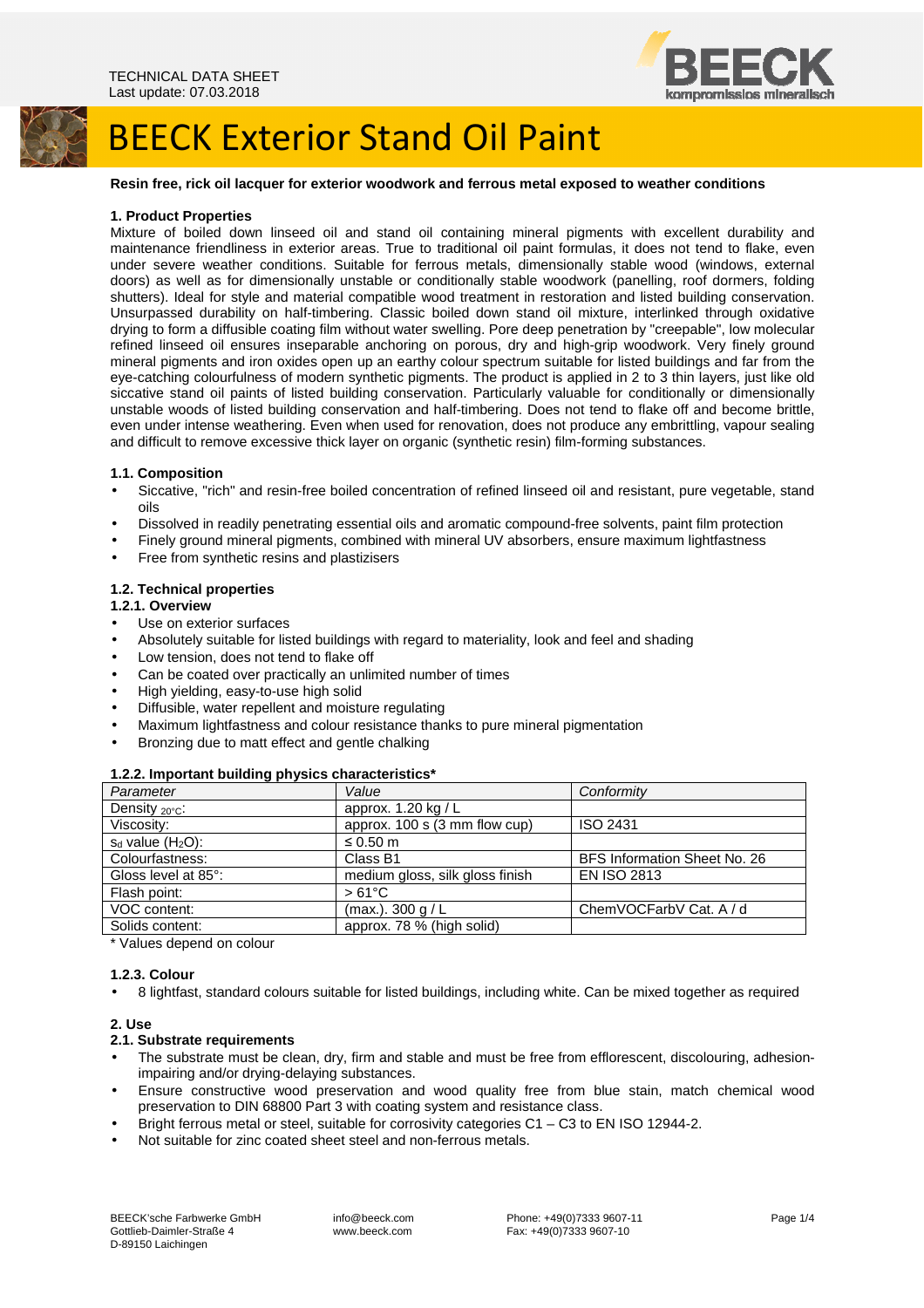

### **2.2. Brief information on the standard system**

- **On dimensionally stable and high visual quality wood (windows, external doors; each all over):** 
	- Prime with BEECK Oil Primer
	- Intermediate coat with BEECK Undercoat
	- 2 opaque coats of BEECK Exterior Stand Oil Paint
	- **On all other woods (e.g. framework, paneling), depending on the weathering situation and requirements:** 
		- Prime with BEECK Oil Primer
		- 2 3 opaque coats of BEECK Exterior Stand Oil Paint
- **On ferrous metals and steel:** 
	- Prime with BEECK Corrosion Protection Primer
	- Intermediate coat with BEECK Undercoat
	- 2 coats of BEECK Exterior Stand Oil Paint

#### **2.3. Substrate and preparatory treatment**

#### • **Wood:**

Sand down absorbent, raw or non film-forming impregnated wood and prime with BEECK Oil Primer. Apply thick, saturating coat. Completely sand off crumbling, weathered wood that has turned grey, or replace it. Maximum wood moisture for softwood 15 %, for hardwood 12 %. Wash off grease, resin and wax thoroughly with BEECK Lacquer Thinner. Resin-rich exterior wood (e.g. larch) tends to resin flux in the heat; take into account on the south side of buildings. Always try out on a test area of oak (tannic acid!) and tropical wood species (discolouring, drying delaying constituents!) as well as wood based materials beforehand. Pay particular attention to suitability for exterior use and the relevant coating guidelines of the supplier. Prime the rear of exterior panelling as well due to warpage if moisture is absorbed. Ensure back ventilation. Remove weathered, cracked, loose and flaking old lacquer, acrylic or synthetic resin-based coats pore deep by sanding down, blast cleaning or stripping. Remove stripper residues, pore-deep. Thoroughly sand down firmly adherent, firm oil and alkyd resin coatings, and if necessary, degrease. Directly followed by further treatment with BEECK Undercoat. Only coat rough, absorbent wood with BEECK Oil Primer. Prime structural timber and dimensionally stable structural members (windows!) on all sides before installation and additionally precoat once with BEECK Undercoat.

#### • **Glass rebates and sealants (windows!):**

Do not paint over elastic sealants. Limit paint coat to 1 mm on the sealant. Paint over plastic sealants, if provided for by the manufacturer. Try out on a test area due to compatibility. Allow hardened sealants, e.g. linseed oil putty, to through dry sufficiently before painting over. Note and follow the manufacturer's instructions.

#### • **Comment on BEECK Undercoat:**

Recommended as a white matt, efficient intermediate coat especially on dimensionally stable woods (windows!). For full colour or colourful topcoats can also be replaced by the corresponding BEECK Exterior Stand Oil Paint. Alternatively: Tint BEECK Undercoat with no more than 20 % of the corresponding coloured lacquer.

• **Ferrous metals and steel:** 

Thoroughly derust, lightly grind surface and degrease with BEECK Lacquer Thinner. Prepare with BEECK Corrosion Protection Primer and BEECK Undercoat.

- **Unsuitable substrates** are horizontally installed or slightly sloped wood exposed to the weather, mechanically stressed and wood in contact with the soil. Note constructive and possible chemical wood preservation according to DIN 68800 Part 3. Tropical woods, oak and wood-based materials: try out on a test area. Plasto-elastic, weak adhesion and brittle old coatings, e.g. acrylic-based, cannot be coated over. Zinc coated sheet steel, non-ferrous metals and areas highly at risk of corrosion are also not suitable.
- **Defective substrates** require a differentiated approach; try out on a test area.

#### **2.3.1. Maintenance and follow-up treatment**

Exterior wood needs maintenance. If exposed to intense weathering, follow-up treatment by lightly grinding the surface and painting over after around  $2 - 4$  years. Simple constructive measures such as roof overhangs, edge rounding and careful wood selection (resistance classes) extend the maintenance cycles, and the overall durability of wood and coating considerably. Pay attention to heating effects and premature matting of dark colours and full colours on the south side of buildings, e.g. if Ultra Blue is used. Regularly wash off air-borne dirt with soapy water or alcohol-based cleaner, as it provides favourable conditions for mould infestation, e.g. on roof soffit. In case of stubborn, recurring infestation with mould and microorganisms, consider using wood preservatives containing fungicide.

 info@beeck.com www.beeck.com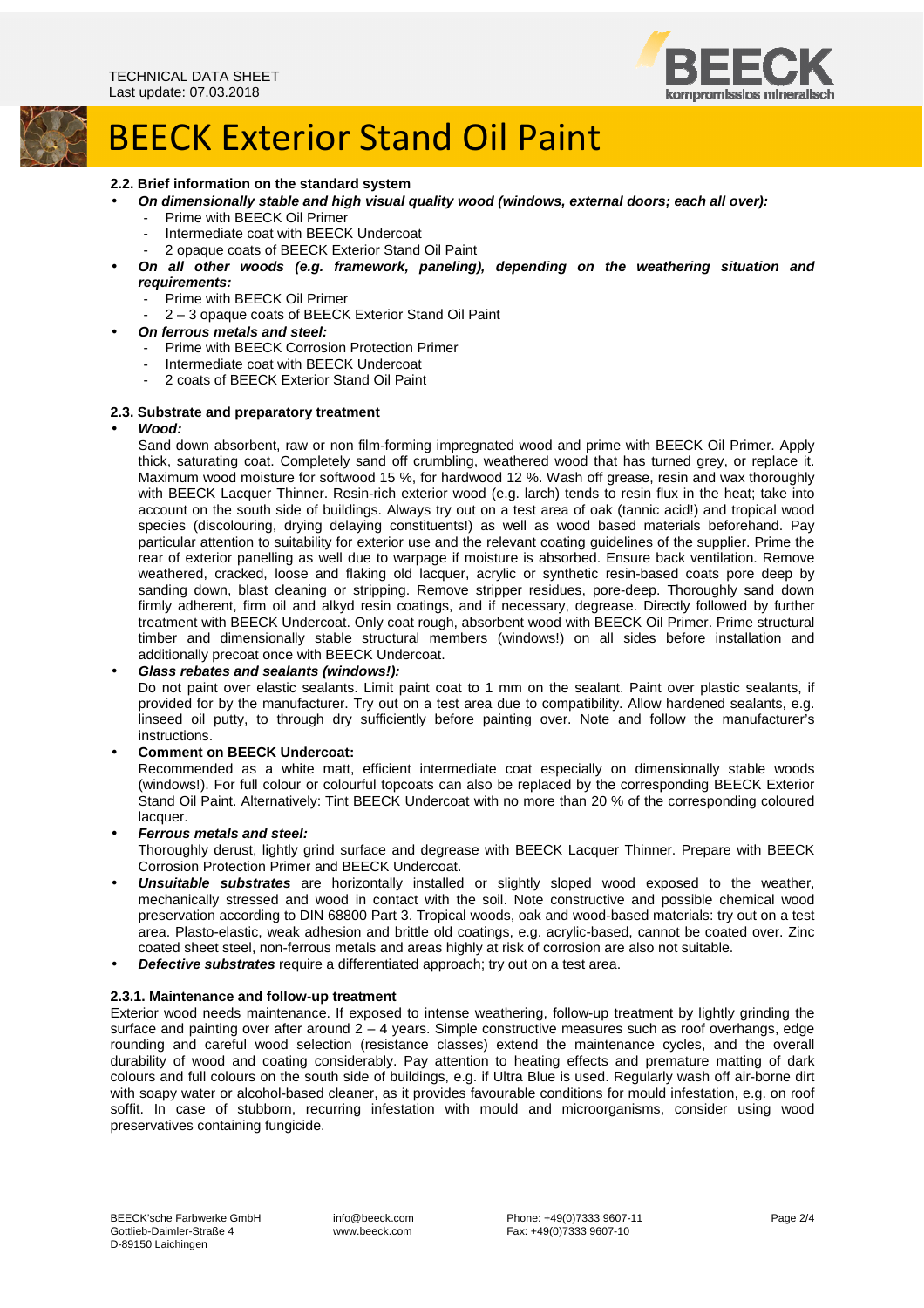

## **2.4. Application instructions**

## **2.4.1. General information**

Check substrate suitability as required (see 2.1 and 2.3). Pay particular attention to the absorbency, strength and texture of the respective substrate. Try out on a test area before using on high quality and critical surfaces. Ensure that the product is used by qualified persons.

- Carefully cover surfaces which are not to be treated especially glass, window sills, expansion joints, lacquer, plastics and hardware – and protect them from splashes.
- Provide personal protective equipment.
- Only use containers from the same production batch to coat self-contained areas.
- When applying tinted and full coloured coatings, ensure a sufficient number of qualified workers and a smooth, uninterrupted coating process. Check the colours before use.
- Do not use in wet conditions, if there is a risk of frost, on hot surfaces or in the blazing sun.
- Minimum application temperature: +8°C. Ensure ventilation and heat (room ambient temperature), handle fresh coatings carefully.
- Drying time per pass: in normal climate is ready to coat over after at least 24 hours. A longer drying period is always recommended. Only paint over dry coats. Tack-free in normal climate after several days, avoid excessive coat thicknesses and gluing up/clogging, e.g. in window rebate.
- Protect fresh exterior coatings from the rain; hang up scaffolding sheeting in front of the surface worked on.

## **2.4.2. Application**

Apply BEECK Exterior Stand Oil Paint with a round brush, flat brush, painting roller or a spraying method (lowpressure, high-pressure, air-mix). Stir thoroughly before use.

- Apply as an absolutely thin coating, smoothly seamlessly and uniformly in the direction of the grain or figure. Delayed drying if applied too thickly and/or non-uniformly. Ensure good edge cover.
- Avoid excessive coat thicknesses, spread out well including on rough substrates such as half-timbering and rough-sawn formwork.
- If necessary, thin with up to 3 % BEECK Lacquer Thinner, especially the first coat, on porous and rough substrates and if using a spray coating method.
- Two topcoats with the same colour of BEECK Exterior Stand Oil Paint with at least 24 hours between each coat.
- In case of dust inclusions and a long time before the following coat (> 1 week), finely grind, remove dust and paint over surfaces between coats.
- Also avoid excessive coat thicknesses if using spray coating method; carefully spread excess material on the surface with a brush. Do not allow any "lakes", fat edges or runs and sags to dry on the surface, especially on horizontal surfaces and in recesses. A sample application is advisable. Note the risk of auto-ignition in extractor filter mats in case of oily overspray.

## **3. Application Rate and Container Sizes**

The application rate, i.e. the quantity required for smooth, normally absorbent substrates is approx. 0.08 L BEECK Exterior Stand Oil Paint per m² and pass. Determine additional application rate on rough-sawn wood and halftimbering by trying out on a sample area. Container sizes: 0.25 L / 0.75 L / 3 L / 10 L

**4. Cleaning** 

Use BEECK Lacquer Thinner to thoroughly clean equipment, tools and soiled clothing immediately after use.

#### **5. Storage**

Stored in original container, tightly closed, can be kept for at least 18 months. Close opened container air-tight, remove any skin that has formed: do not stir it into the product. Never pour the product into solvent-swellable containers.

## **6. Hazard notes, safety instructions and disposal**

Comply with the EC Safety Data Sheet. Safety data sheet available on request.

Repeated exposure may cause skin dryness or cracking. Contains 3-Iodo-2-propynylbutylcarbamate, Orange terpenes. May produce an allergic reaction. Should not be released into the environment. Cleaning cloths, paper or other materials that are used for absorption can become a potential fire hazard. Collect and safely dispose in closed, non-flammable containers after use.

**Hazard statements:** Harmful to aquatic life with long lasting effects.

**Precautionary statements:** Keep out of reach of children. Do not get in eyes, on skin, or on clothing. Avoid release to the environment. Disposal in accordance with the official regulations. Waste disposal number: 080111

 info@beeck.com www.beeck.com